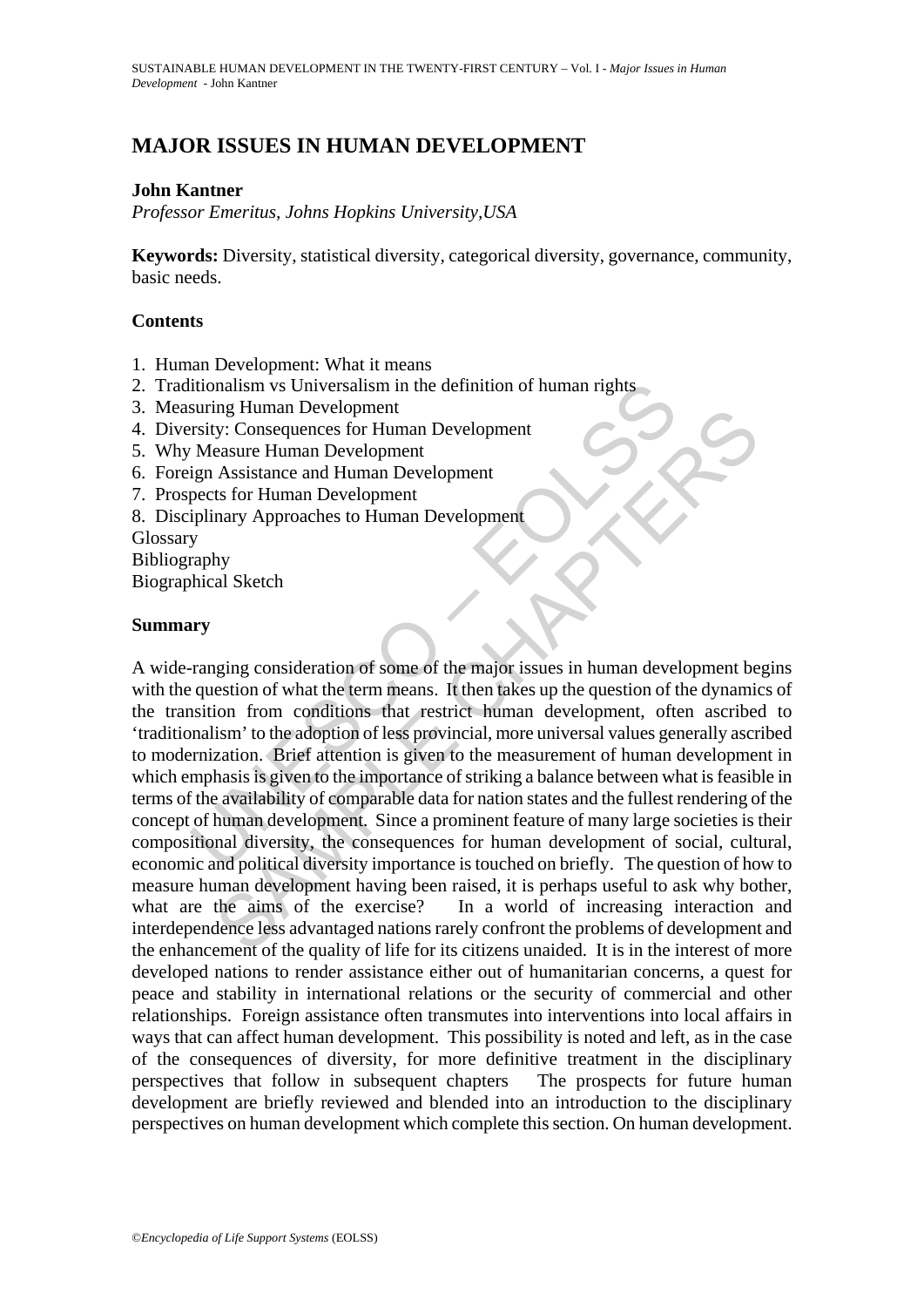# **1. Human Development: What it Means**

The term human development has a variety of usages. It is, perhaps most commonly, used to refer to practices of human nurturance that relate to the shaping of human personality and the development of those traits, characteristics and behaviors that, together, define an individual's human potential or in Amartya Sen's term, her/his "capabilities". Human potential or capability in this sense arises out of an individual's psychological environment which determines the nature of the process of maturation - the development of a sense of self and self worth; an ego structure that governs involvement in social interaction; a capacity for moral judgement; a repertoire of coping skills for life course contingencies, motivational energy and orientation - in short; a personality variously equipped with its 'capabilities'.

Ities .<br>
and usage, distinct from but not unrelated to the first, relates<br>
ands have, whatever their potential, to pursue and achieve<br>
ogical security, to determine the direction of their affairs, to en<br>
ion and action and usage, distinct from but not unrelated to the first, relates to the chandle a lact index a lact in the direction of their affairs, to enjoy freedom and action and to be governed by a system based on principles of fair aff A second usage, distinct from but not unrelated to the first, relates to the chances individuals have, whatever their potential, to pursue and achieve material and psychological security, to determine the direction of their affairs, to enjoy freedom of expression and action and to be governed by a system based on principles of fair and reliable treatment. In this sense, the focus is on the system, on the opportunities and constraints that must be seized or overcome, rather than on individual capacity. Individual rights, privileges, freedoms and treatment are, of course, central to any discussion of human development but here the question becomes, given a population with a range of genetically based and learned potential (capabilities), what are the conditions that are favorable for its full release and what conditions conspire to deny it? As a reviewer of a book entitled The Capabilities Approach, (2) puts it, "The capabilities approach is really a theory of freedom as positive action..." (3).

The conditions affecting the release of human potential or the development of individual capability are to be found in the realm of social structure, in the limits imposed by demographic character and ecological organization. The difference in these two uses of 'human development' is a simple difference between the individual and the collectivity, between part and whole. Can a descendent of the aboriginal Maori of New Zealand become a foremost interpreter of the exquisitely romantic arias of Mozart and Richard Strauss? Of course. It has happened. But do the present day Maori as a minority population in New Zealand rank high on the scale of human development as conventionally measured? Obviously not, for few of its members have attained the levels of survivorship, education, and economic status that are considered minimal requirements for a population to rank above average in 'human development'.

Freedom as positive action, and not merely a declared but passive 'right' implies a process of social transformation. In the course of history people have found out that bad governments could be altered or overthrown; that individuals had rights and freedoms; and that they belonged to political communities called nations based on race, language, culture and shared historical experience.

The classic ideational effort on the subject of rights and freedoms centered around the transforming events in Europe of the late  $18<sup>th</sup>$  Century - although many were prefigured in the philosophy of earlier thinkers, the Greeks in particular. The difference in the earlier and later formulations being that the latter led to calls for their activation in the form of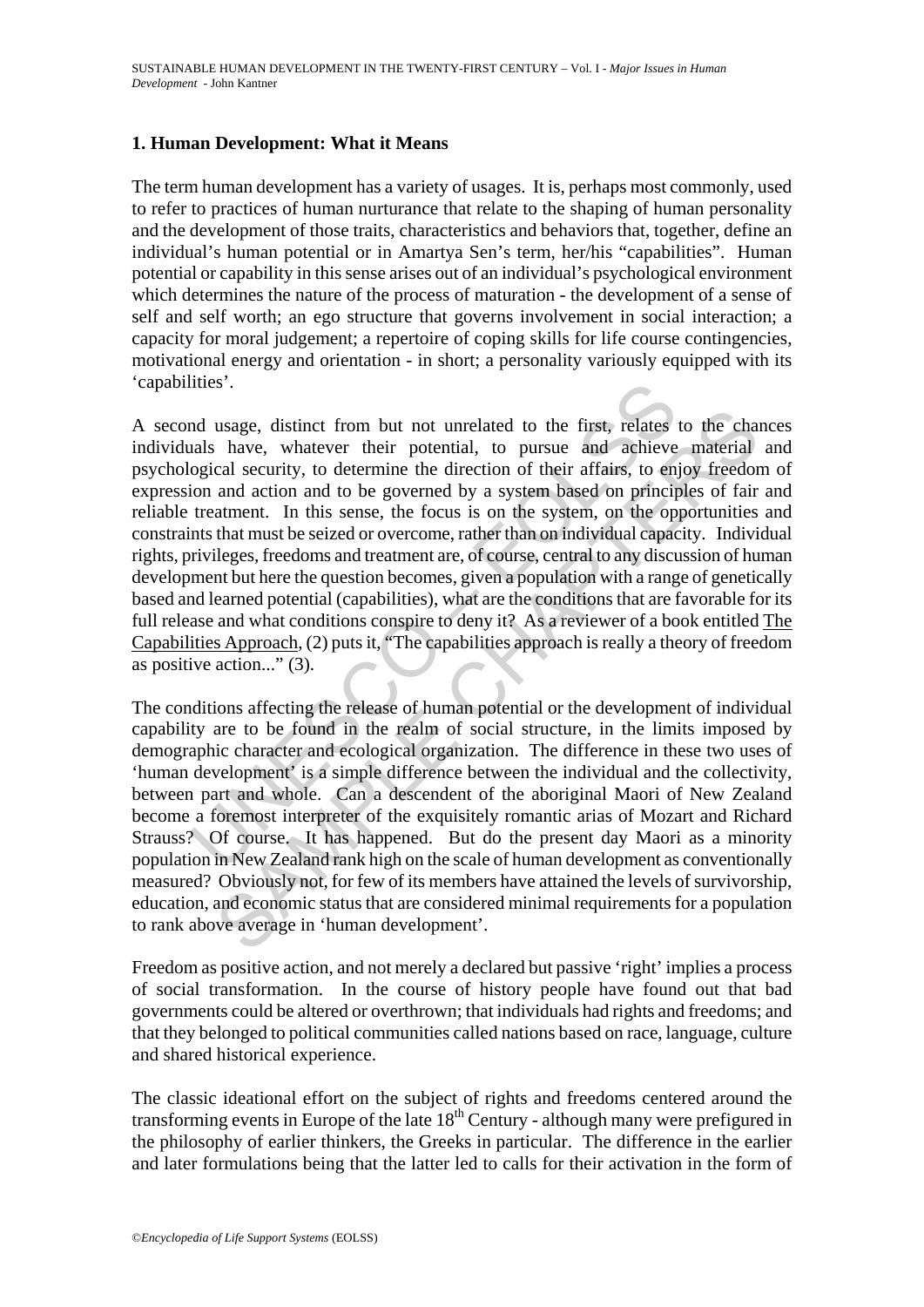radical change in social conditions and in the nature of governance. These were not mere abstract freedoms but were envisioned in conjunction with the instrumentalities necessary for their realization.

The freedoms and rights demanded by the philosophers of that time were, most commonly, classified under the headings of Liberty, Fraternity, Equality. Liberty meant the freedom to lawfully do and think, in the realm of political, civil and economic life, as one chooses free of interference. Liberty cannot be unbounded but should be maximized only within the limits set by social good or, in the language of the period, by Fraternity and Equality. Fraternity or 'collective cooperation, according a classification of basic rights made over 60 years ago, by Professor Ernst Baker of Cambridge University, refers to the 'equipment' (educational institutions, public welfare and services) and resources that go beyond what individuals or even voluntary groups can provide for themselves. Equality signifies evenhanded treatment in social, economic political and cultural spheres. It is made manifest through the institutions of governance that define and enforce justice, fairness and opportunity. These noble goals remain only partially fulfilled to this day even in more advanced societies. In areas where most of the world population lives, they are trampled underfoot.

onal institutions, public welfare and services) and resources that galas or even voluntary groups can provide for themselves. Equality treatment in social, economic political and cultural spheres. It is the institutions of or eventually groups can power on the measurests. Equally signing to the ventual in social, economic political and cultural spheres. It is made man in social, economic political and cultural spheres. It is made man in coi Reflecting on the "terrible century", the label bestowed by Hannah Arendt on the century just past, Anthony Lewis (4) sees the darkest human instincts working on an unprecedented scale making a mockery of the very idea of human development in many part of the world. The technology of violence has increased the productivity of destruction, material and human, which in an increasingly crowded world of shrinking resources and lethal ethnic and racial juxtapositions leaves little opportunity or heart for the task of human development. Lewis argues that getting on with that task will require the willingness in all aspects of life to consider possibilities other than the received truth...openness to reason and thus an end to the romance with political utopias. Accordingly, to reach such a level of social rationality will require all our ingenuity and commitment to meet the challenges of the main underlying irritants to peace and stability, environmental degradation and population growth.

Liberty, Equality, Fraternity as these noble words were parsed over two centuries ago remain with us as a worthy agenda. Today the language used in discussing human development tends to be less heroic and generally less geared to advocated implementation. It is much more concerned with the practical identification of central elements and with measurement. Paul Streeten (5), for example, has written that human development is a process of enlarging peoples choices. To which he hastens to add that these choices are not "unlimited" but should involve a responsible selection of items thought to promote human development. In this category he puts choices that lead to "long, healthy lives", to the acquisition of knowledge, as well as access to the resources needed for a decent standard of living. These are, in fact, the ingredients of the Human Development Index (HDI) that has been used by the UN over the past decade to track trends and levels of human development among nations.

Critics of the Human Development Index such as Amartya Sen and Streeten himself, while acknowledging that the HDI is a great improvement on the venerable per capita GDP as a correlate of human development, note that it fails to take into consideration such obviously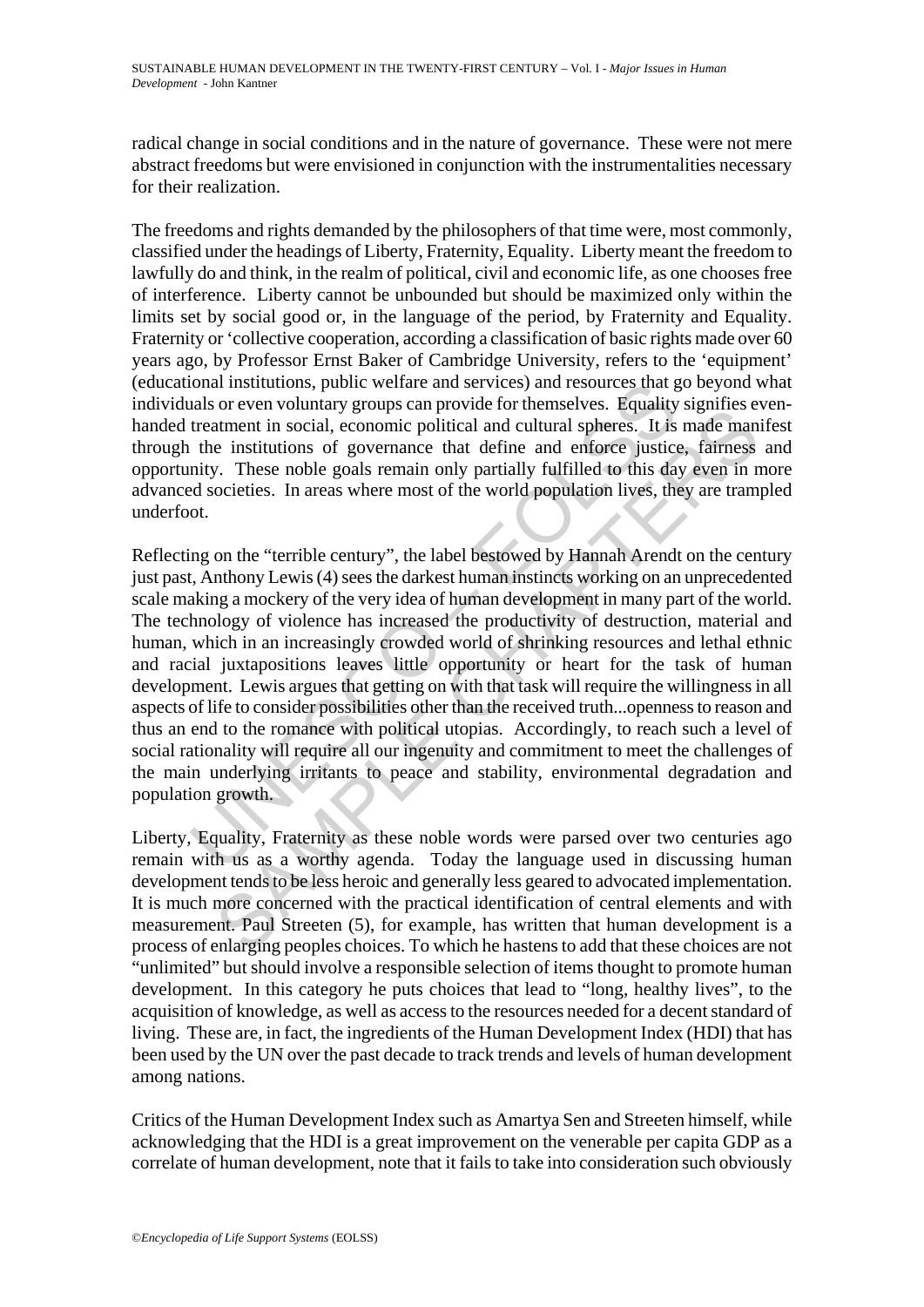important items as political, social, economic and cultural freedom, a sense of community, the opportunity to be creative and productive and human rights. This is Streeten's list (ibid) to which he also adds "self respect". Others stand ready to expand the list.

A seemingly obvious candidate for an index of human development would be some measure of the distribution of personal resources that affect individual capabilities and quality of life. For example in addition to measures of longevity, knowledge, ability and per capita GDP, one could include a measure of income distribution, such as the Gini coefficient. To do so, however, shifts the focus from the properties that can reasonably be ascribed to individual members of the population - their life chances and presumed capabilities to a property of an economic system in which the connection to human development is indirect and causally ambiguous in the individual case. A further difficulty is the question of data availability. The HDI has the virtue of being composed of data that are widely available from statistical series maintained by most countries. Distributional measures, such as the Gini, require joint tabulations population and income which, even when available, may be of doubtful quality for developing countries with substantial agrarian populations, a large informal work force and a great deal of unremunerated household labor. In considering what items go into an index of human development, it is often necessary to cut the suit to fit the cloth.

ment is indirect and causally ambiguous in the individual case. A reastion of data availability. The HDI has the virtue of being composes, such as the Gini, require joint tabulations population and incovailable, may be of notion dara available from statistical series maintained by most countries. Distribution and available from statistical series maintained by most countries. Distribution and income which, a large informal work force and a Development by itself and as measured conventionally by various specific indicators, in one way or another, reflects capacity - the capacity or ability of a population to engage in the generation of wealth, to maintain a workable level of social stability, and to provide institutional structures necessary to sustain these conditions into a predictable future. Human Development, on the other hand, assumes an open social and economic setting and also a sufficient reliability or trust in human affairs to pursue the opportunities that are on offer. But what is distinctive about 'human' development is the idea of satisfaction or fulfillment relative to human needs and strivings. When in recent decades students of development sought to expand on the notion of 'development', they turned to the 'community' as a construct that captured an idealized, holistic version of territorially bound human interactions. The community, to the extent that it functions in the idealized fashion, establishes group identity, re-enforces shared understandings about the cultural limits of human greed and exploitation - in short it rounds off the sharp edges and omissions of Development policy.

Disenchantment with the idea of community development set in as the difficulties of working at this level of organization became apparent. It was replaced as a focus for analysis, policy and action by an emphasis on meeting so called 'basic human needs'. This new perspective lacked the holism of 'community development' but offered an action agenda focused on achieving postulated " basic human needs' and was, in this respect, a forerunner of the idea of human development. The concept of 'human development is however, more cognizant of questions of social organization, environmental connections, technology or cultural development. By contrast, the basic needs approach to development, pragmatic to a fault, was theoretically empty. It finessed the question of the nature of human development by arbitrary identification of some of its parameters.

Human populations defy attempts to do their portrait from a limited pallet of primary colors. They are too diverse, too dynamic and too particularistic. Life, survival, whatever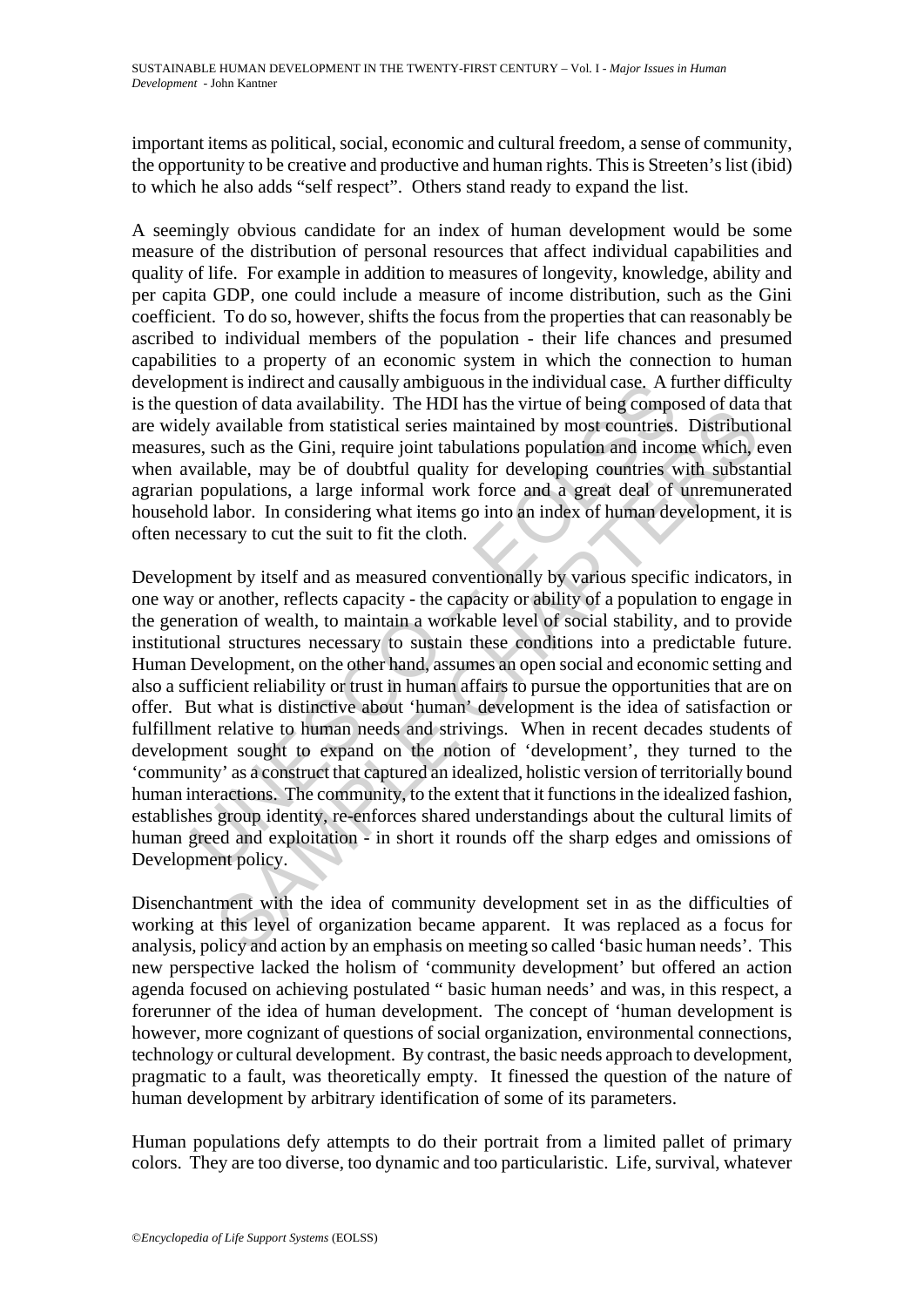term one might use to label the 'need' for sustained physical existence, is not an absolute. Else, how to explain Thermopylae, a fast-to-the-death, giving up one's seat in a lifeboat? Obviously there are things more important than life itself, even in its full rendering beyond mere survival, but the 'basic needs' school failed to identify them or solve the problem of rank order. In the end the 'basic needs' idea proved unsatisfactory as a template for action and research since it was difficult to place its findings and its program results into a comprehensive view of social organization.

of the values that make up the HDI. But what if other values the cridealized ends, values like 'democracy', 'empowermen' (what is no mean), equity, self-respect, to take an arbitrary handful, are add nn? Do these have a ne netazionials, values internatively, cupyovement (waterwise that current contains)<br>can), equity, self-respect, to take an arbitrary handful, are added to the<br>Do these have a necessary effect on the ability of members of g<br>t Underlying the idea of 'human development', whether construed narrowly and within feasible limits of available information or more expansively, is the tacit understanding that the values that define it are instrumental to its achievement. This seems incontestable in the case of the values that make up the HDI. But what if other values that appear to be desirable or idealized ends, values like 'democracy', 'empowerment' (whatever that term is taken to mean), equity, self-respect, to take an arbitrary handful, are added to the basic definition? Do these have a necessary effect on the ability of members of given populations to make choices or to enhance their general welfare? If they don't or if the answers are ambiguous or contingent, what purpose is served by including them in an index of 'human development'? Wouldn't it be more to the point, more realistic, to include only those characteristics for which there is either evidence or strong presumption as to their instrumentality? Characteristics, that is, that reflect the quality of governance, the transparency and reliability of dealings, the comity of group association, the effectiveness of the institutions of civil society, the certitude of collective identity et cetera.



TO ACCESS ALL THE **15 PAGES** OF THIS CHAPTER, Visit: http://www.eolss.net/Eolss-sampleAllChapter.aspx

#### **Bibliography**

1. 'Human Development' Report. Oxford University Press, 1999.

2. Nussbaum, Martha C. Women and Human Development: The Capabilities Approach. Cambridge University Press, 1999

3. Willis, Ellen. Review of Nussbaum (supra). New York Times Book Review, October 15,2000

4. Lewis, Anthony, "The Fault, Dear Brutus", New York Times, October 1, 2000

5. 'Human Development Report. (supra), p.16

6. Van de Kaa. "Postmodern Fertility Preferences: from Changing Value Orientation to New Behavior". Global Fertility Transition, J. Casterline and R. Bulatao, Eds. The Population Council, In Press